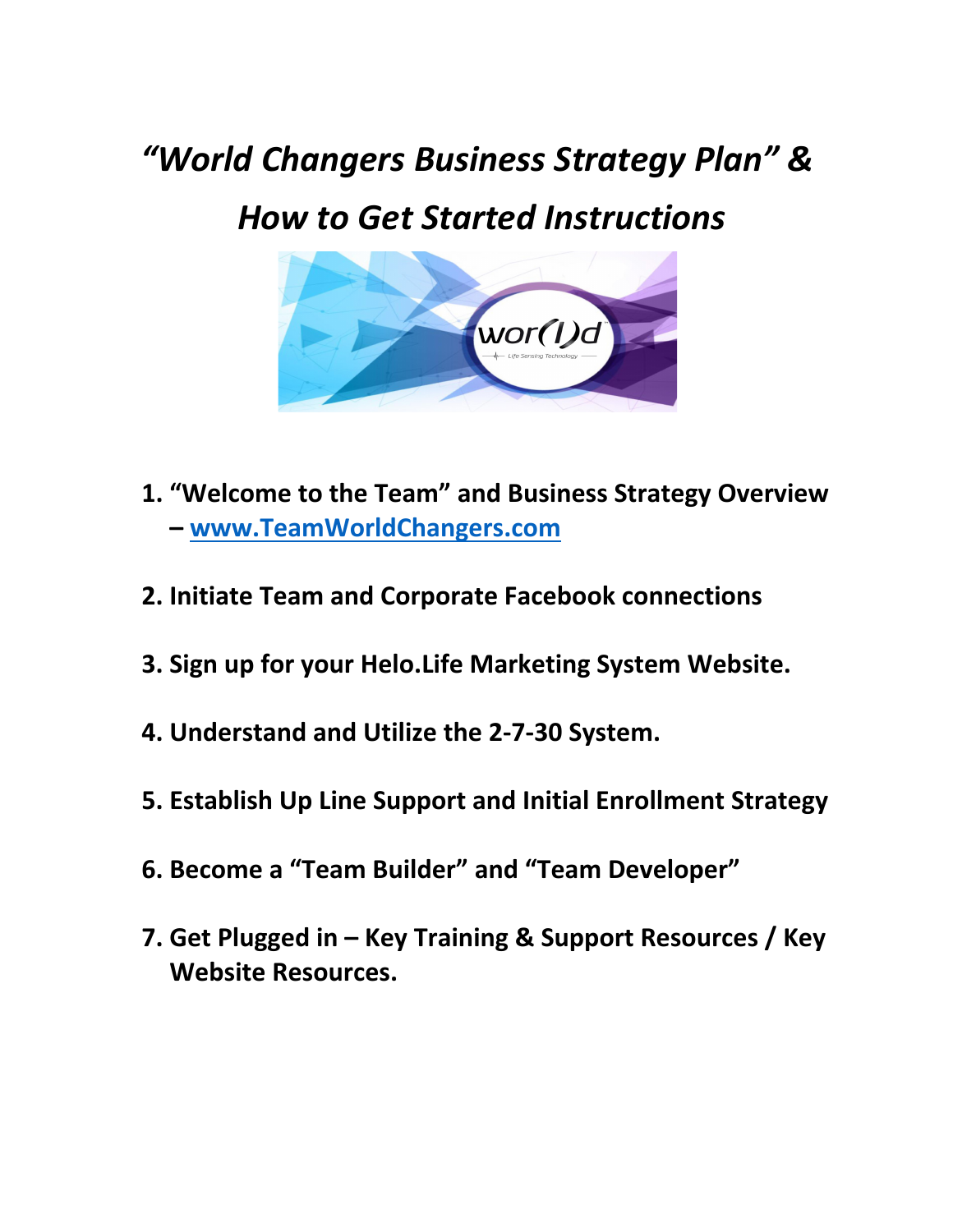## **How to Get Started – Step-by-step Instructions**

## **1. "Welcome to the Team" and Business Strategy Overview**

- 1. Log onto www.TeamWorldChangers.com. Once there...
	- 1. Watch the 2 % minute Welcome Video from Jeremy Roma



2. Click on the "Getting Started" tab and watch the "Getting Started" video



- 3. Watch the "3 Steps to Explode Your Helo Business" video (very important)
- 4. Download and print the "World Changer Getting Started Business Plan" and review each page.
- 5. Review ALL TABS on www.TeamWorldChangers.com including all documents, videos, etc.
- 2. Create your LIST of at least 100 names & numbers and get back to your SPONSOR to develop a GAME PLAN for the LAUNCH of your business (see section 5 on Up Line Support).

#### **2. Initiate Team and Corporate Facebook Connections**

1. Connect to our team Facebook Closed Group, search Team It's Our Time WGN and ask to join the group - https://www.facebook.com/groups/178892749229902/. Your sponsor can then add you. Check this Facebook Page at least 1-2 times a day for updates, etc.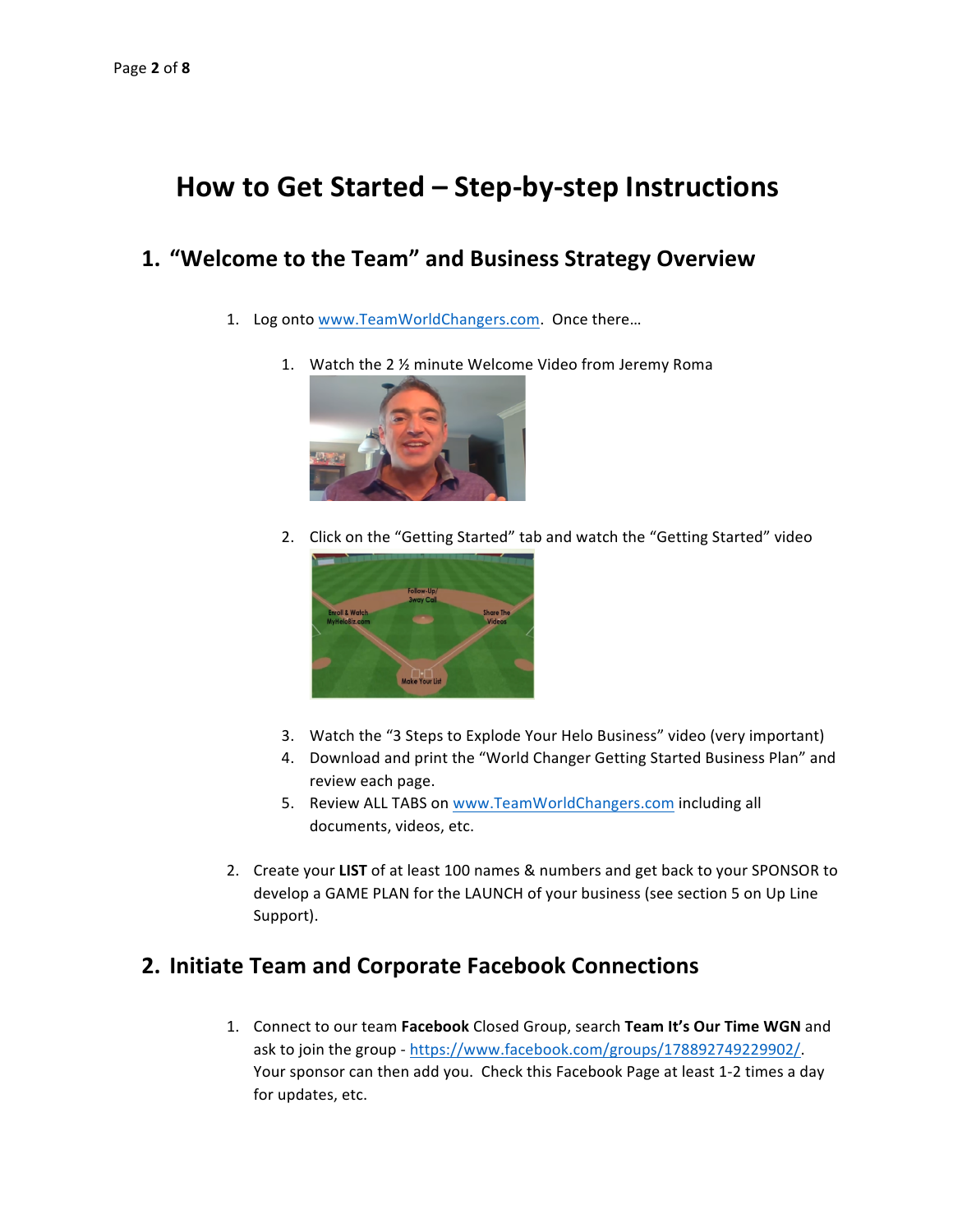- From the Team It's Our Time WGN FB page, go to the Videos section and watch the Getting Started video - https://youtu.be/Qko96RD\_wY0
- From the Team It's Our Time WGN FB page, go to the FILES section and review all files.
- 2. Connect with Chad & Nattida Chong's Facebook page https://www.facebook.com/chadnattida/ - Add "See First" in your Newsfeed.
- 3. Join the **World Global Network** Facebook Page https://www.facebook.com/groups/adkashapp/

### **3. Sign up for your Helo.Life Marketing System Website**

- a. Sign up for the **Marketing System** at www.LegacyOfExcellence.net or on your Sponsor's site. Work with your up line for proper enrollment (95% of all business builders use this system). Cost is \$39 per month for the Premium Membership (but once you refer 3 people, your site is free). You may want to consider setting up the same User Name and Password as your WGN Business Back Office.
- b. Watch the tutorials, etc. to get to know this system. You will be able to log into the Back Office of your Marketing Site by going to www.helo.life and clicking on Member Log in.

#### **4. Understand and Utilize the 2 – 7 – 30 System**

- **Share the 2-minute product video**
- **Then share the 7-minute company video**
- **Then invite to a 30-minute Business Opportunity Webinar**
- a. **Share the 2-minute product video via Email or Text** You can choose to lead with the **PRODUCT or the OPPORTUNITY** (avoid pre-judging!)
	- 1. Leading with the PRODUCT (sample conversations):
		- "Bob, if I had a product that can literally help save lives and is revolutionizing the healthcare industry, would you want to know about it, yes or no? If I send you a 2-minute video, when can you watch it?" Send the 2-minute video.
		- "Have you seen this new Wearable Technology yet? Fox News said it's one of the top 5 technology products of 2017 and we are bringing it to the US. Would love your feedback. Watch this video and I'll fill in the blanks afterwards." Send the video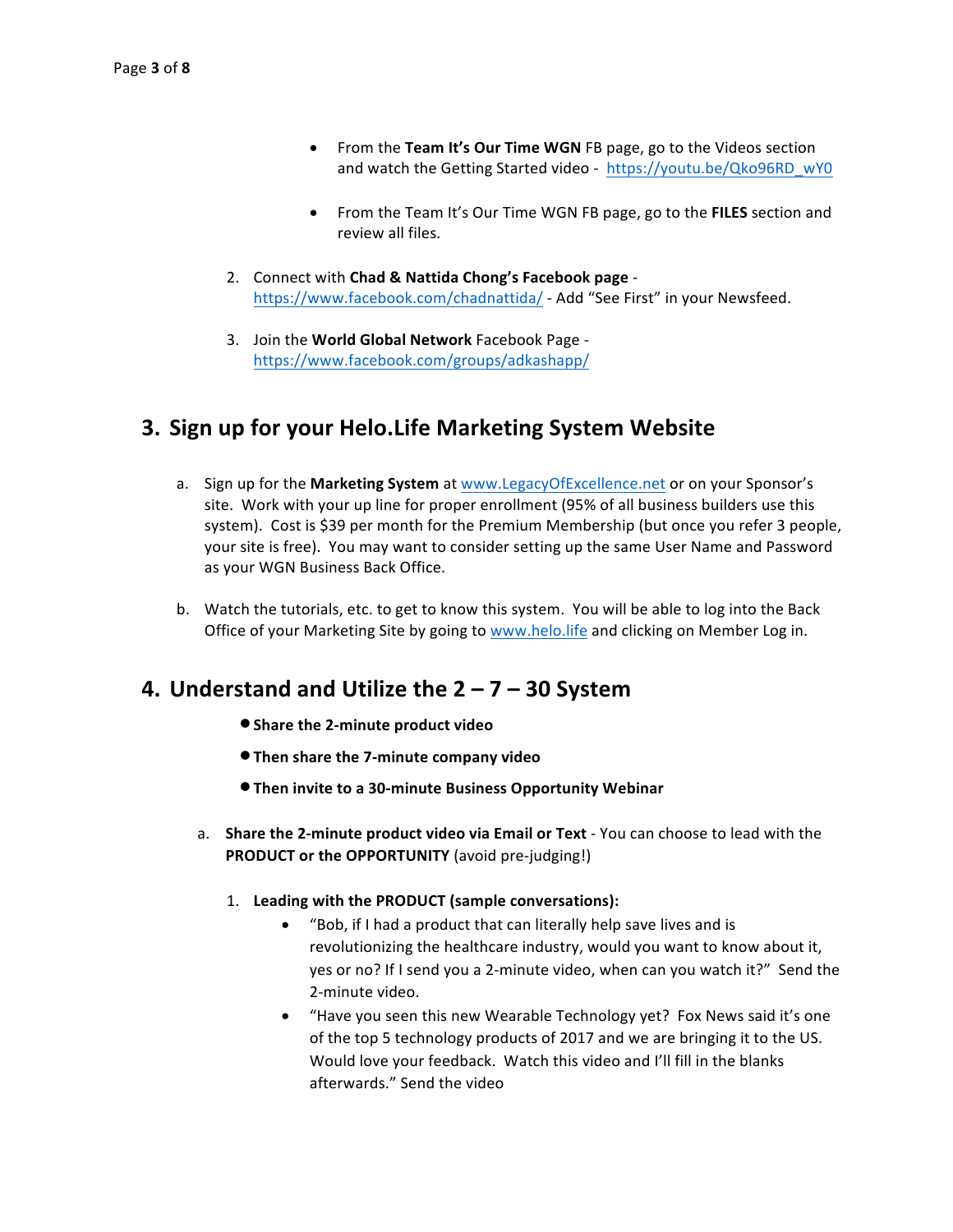- 2. Leading with the OPPORTUNITY (sample conversations):
	- "Bob, when it comes to making money, are you married to your job or do you keep your options open? (If they say married to their job, the *conversation is over, move on*). If they're open, say: "Knowing what you know today about Fitbit, if you could have been involved in the beginning and could have earned from every device sold, would you have done it, yes or no? If I told you I have the first-to-market "Fitbit on steroids" in my possession now, would you want to see it, yes or no?" If Yes - Send the 2minute video.
- 3. After sending the 2 Minute Product Video determine interest in hearing more.
	- 1. Follow up and ask "What did you like best about what you saw?". Ask "Did you only see yourself as a Customer of this product or did you see the big picture and want to make money with us also?"
- b. **Then share the 7-minute WGN Company Video or send your Marketing Website** and highlight **The 7-minute WGN Company Video.**
- c. Then Invite to be on an upcoming 30-minute Webinar or send a Pre-Recorded Webinar.
- d. LEARN and USE the 5 Key Questions:
	- 1. Are you familiar with Fitbit or Apple Watch? (Yes or No)?
	- 2. Knowing what you know today about Fitbit/Apple Watch (Fitbit is an \$8 Billion *company* / sold over 23 million Fitbits last year alone, etc.), if you could go back in time and be one of the first to get involved, and you could get paid on every device sold anywhere in the world, would you have done it? (Yes or No)? (I'm *working* with a company that has created what could be considered a "Fitbit on Steroids" which is called a Helo).
	- 3. If we gave you the chance TODAY to be one of the first to be involved with this company, would you want in on this? (Yes or No)?
	- 4. Within the next 48 hours, I'm going to fill my 2 top positions. If I gave you the chance TODAY to have 1 of the top positions and to earn income from every device sold from all of the people purchasing devices after you, would you want that position today? (Yes or No)?
	- 5. *It's* \$1349 for Business Builders to purchase a Family Pack and start this business. Are you ready to secure your position and get started?

## **5.** Establish Up Line Support and Initial Enrollment Strategy

**a.** Set up a Zoom Video "Leader Launch Call" with your Sponsor (to occur within 5 - 7 days from your when you enrolled)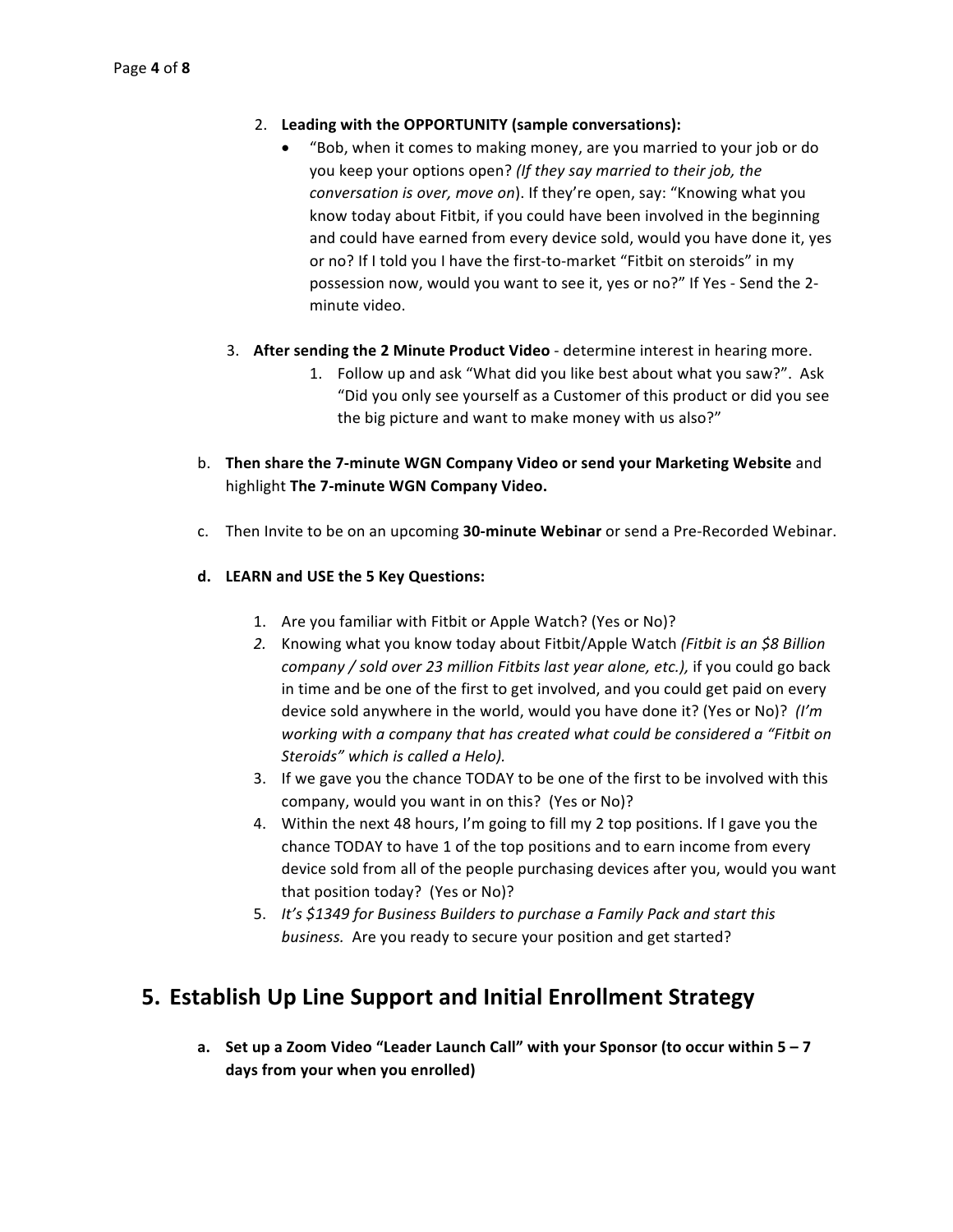- 1. Invite a minimum of  $5 10$  people who have at least seen the 2-minute video and have interest in learning more.
- b. Go to our up line's website (Chad & Nattida Chong) www.cnworldgn.com and **SUBSCRIBE** so you will receive the latest email updates. You will find Power Point presentations, audios and videos to help you with your business.
	- 1. While on this site, learn how to set up your **Enrollment Strategy**:
		- Go to Downloads, then Forms, then Listen to the audio on "Enrolling and Strategy" to properly set your Strategy BEFORE you enroll your first person.
			- a. Instructions will be provided to log into www.worldgn.com, go to upper right hand corner, log in. There is a Business Menu on the left. Go to Strategy. The system is set up for your first person to go on your Common (Team) leg, and then the second person will be placed on your Personal leg, then back and forth. But this Strategy can be changed.
			- b. If you are on the Right side of your Sponsor, then your Right leg is your Common or Team Leg (and your left leg is your personal leg).
			- c. If you are on the Left side of your Sponsor, then your Left Leg is your Common or Team Leg (and your right leg is your personal leg).
- c. When someone is ready to **Sign Up and Order** from you:
	- 1. They will go to your Website
	- 2. Will Order their Product Package
	- 3. Will Sign up as a Customer or Member and Create an Account
	- 4. They will then go into THEIR back office, go to Membership, and sign up for the Loyalty Membership.

## **6. Become a "Team Builder" and "Team Developer"**

a. Determine who you want YOUR Top 2 people to be. Enroll them within your first 48 hours.



**b.** Once you have your 2 Customers or Members who make a purchase, you are a Team Builder and will now make 10% on every sale. When you have sold a minimum of 2 **Family Packs (one on each leg) or** at least 10 Customers who purchase the Single HELO Box), you will now earn 20% on each personal sale and are a Team Builder Executive.

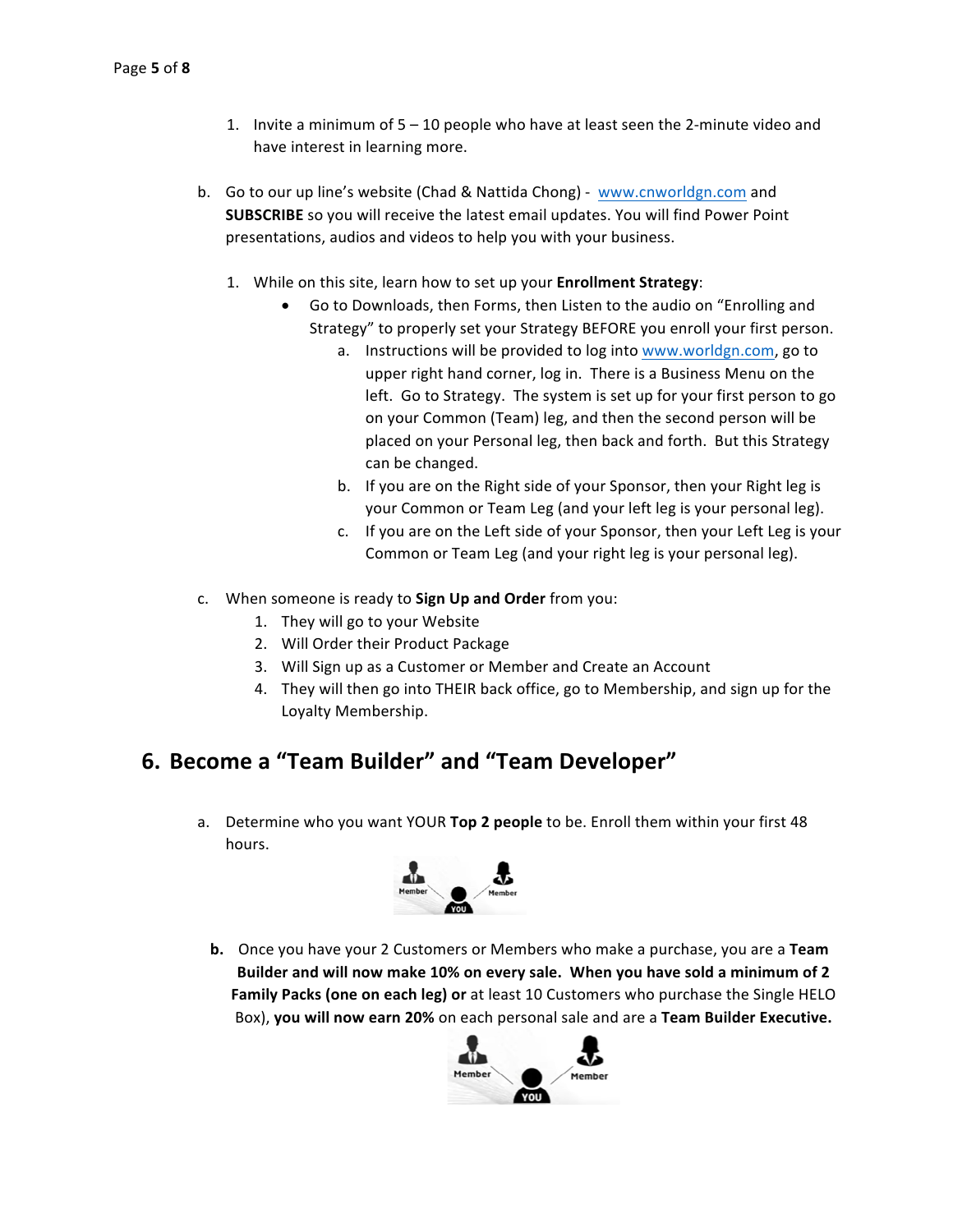

**Team Builder** 

#### **c. TEAM BUILDER to TEAM DEVELOPER to DIAMOND**

5. Create 5 TEAM DEVELOPERS on the Right & on the Left This will advance you to DIAMOND

YOU **Team DEVELOPER**  **Team Builder**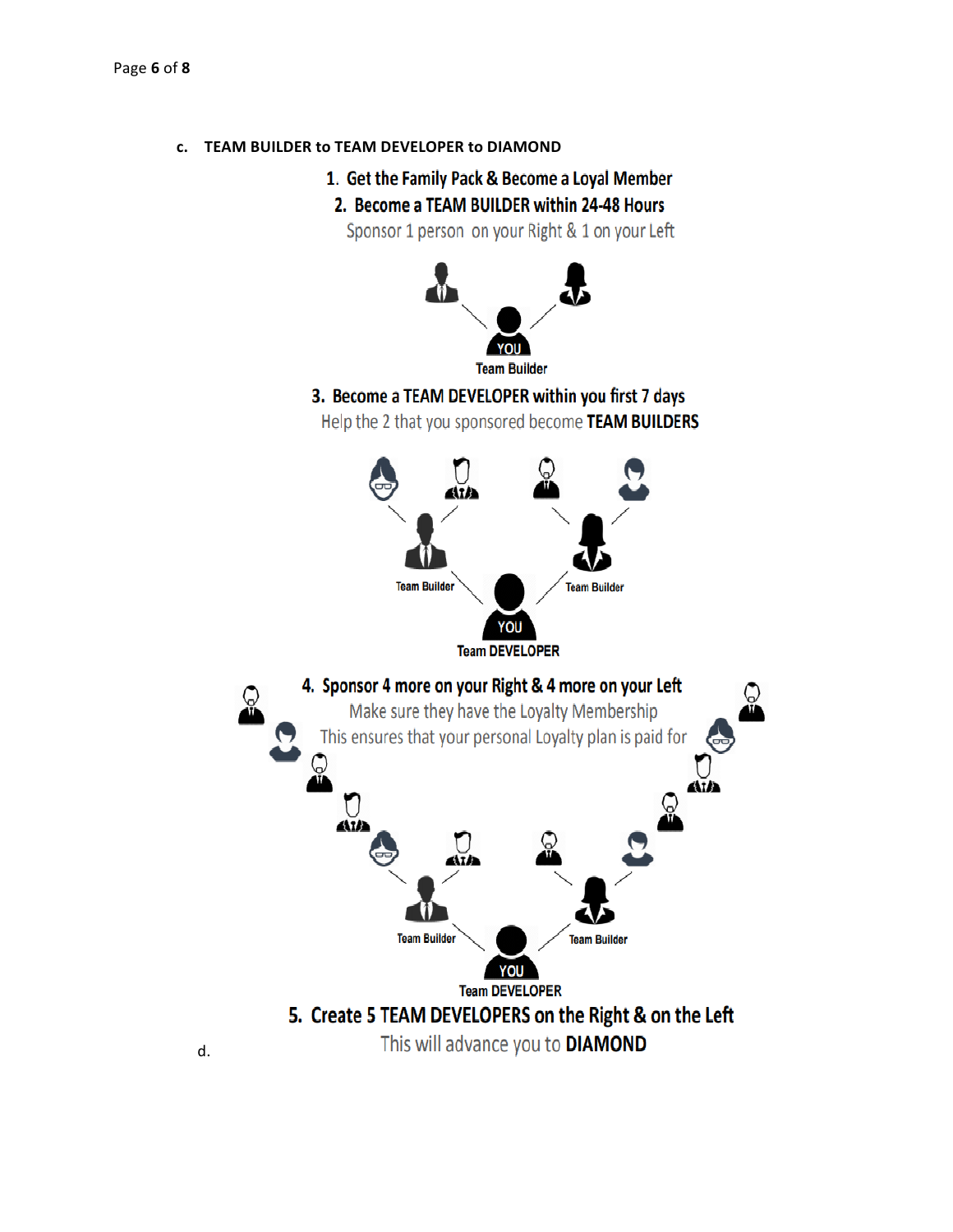## **GETTING PLUGGED IN - Key Training and Support Resources:**

- 1. **Daily** Business Opportunity Webinars (offered multiple times throughout the day) (can also utilize Pre Recorded Webinars such https://youtu.be/CKDyRf3GbJI or sign up for a specific time at www.helo.money.com.
	- a. Double President Couple Jeff & Lisa Giammalva's live webinars are every Monday, Wednesday, Friday, and Sunday at 9:00pm EST – go to www.jlworldglobal.com. Zoom meeting access ID is 3284262354.
- 2. **Monday's at 1:00pm EST** Presidents Call hosted by Grand President Millionaires Chad and Nattida Chong (replays are sent out within 24-48 hours) - - http://live.cnworldgn.com/ or Dial: +1 669 900 6833 (US Toll) or +1 646 558 8656 (US Toll) Webinar ID: 630 810 556
- 3. **Wednesday's at 1:00pm EST** Corporate Call with Communications Director, Taylor Worre http://live.cnworldgn.com/ (replays are sent out within 24-48 hours)
- 4. **Saturday's at 1:00pm EST** "It's Our Time" Team Training call. Zoom 557 557 0000 or call 408-638-0968 and use code 557-557-0000#
- 5. Leverage the system through 3-Way calls with your Up line.

### **Key Website Resources:**

- 1. Your personal website: (www.USERNAME.worldGN.com)
	- **a.** To get to your Business Back Office, Log in with User Name and Password (get to know the links / documents / etc.).
- **2.** Your Marketing Website: (www.USERNAME.helo.life)
	- **a.** To get to your Marketing Site Back Office go to www.Helo.Life and log in.
- **3.** Corporate website for World Global Network www.WorldGN.com
- 4. Chad and Nattida's website www.CNWorldGN.com.
- **5.** Site to order Business Cards, Brochures, etc. www.WorldGNMarketing.com.
- **6.** Fox News Video https://youtu.be/mLrRYgS4Vil
- **7.** Today Show Video (July 2017) https://youtu.be/VtTthtNPrfs

#### **EVERYONE ASKS THEMSELVES THREE QUESTIONS:**

- Can I do this? (YES YOU CAN!)
- Do I want to do this? (you would be crazy not to!)
- Do I have the time to do this? (prioritize time today to **impact your tomorrow's)**

#### USE YOUR LEADER'S STRENGTHS TO GROW YOUR BUSINESS.

**SPEND ZERO TIME OR ENERGY ON RESISTANCE.**